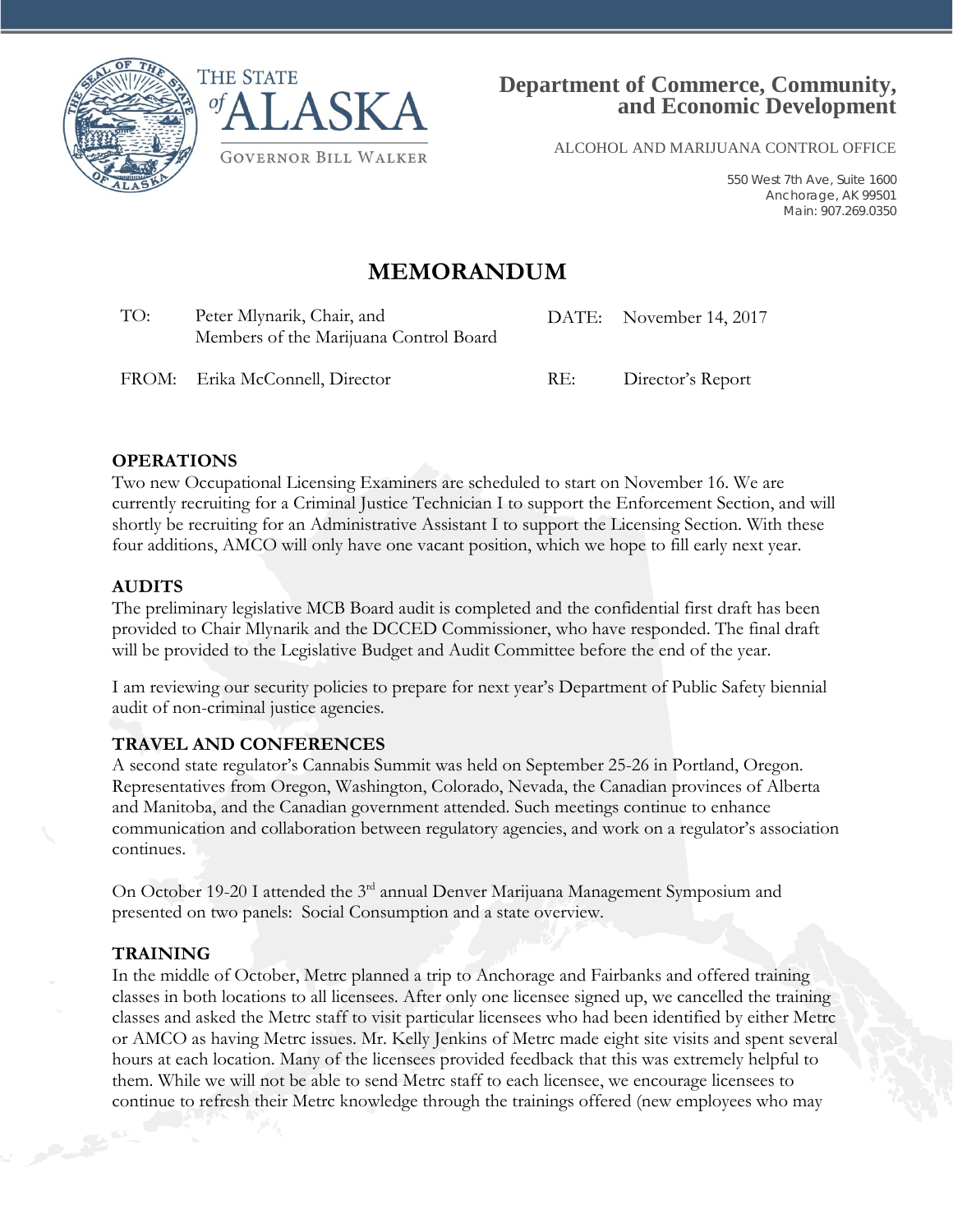use Metrc should take the new business class and others can take the advanced class) and to reach out to Metrc Support if they have questions or problems.

#### **REGULATIONS**

#### • **Current Regulations Projects**

Attachment 1 to this report is a regulations projects status spreadsheet.

#### **SPECIFIC ISSUES**

#### • **Delegation**

All delegation memos have been posted on the website, under "Board Guidance."

#### • **Interpretation of "Controlling Interest"**

A change in controlling interest of a license requires a transfer approved by the board (3 AAC 306.045). "Controlling interest" is defined at 3 AAC 306.990(b)(14) as follows:

"controlling interest" means ownership or control of

(A) 50 percent or more of the ownership interest or voting shares of a corporation; or (B) less than 50 percent if a person and family members jointly exert actual control as demonstrated by

(i) making decisions for the corporation without independent participation of other owners;

(ii) exercising day-to-day control over the corporation's affairs;

(iii) disregarding formal legal requirements;

(iv) using corporation funds for personal expenses or investments, or intermingling corporation finances with personal finances; or

(v) taking other actions that indicate the corporation is a mere instrumentality of the individual;

I am seeking the board's support for the interpretation of controlling interest based on what has been standard in the office for alcohol licenses for a long time.

When examining whether or not a change of ownership is a change in controlling interest, staff considers the following:

- Has the ownership of 50% of the license changed?
- Has a person who did not used to own 50% now become an owner of 50% or more?
- Has the number of people needed to create a majority of shares changed? (Example: Person 1 owns 26%; Person 2 owns 26%; Person 3 owns 26%; and three other people own 4% each. In this scenario, any two 26% shareholders can act with a majority. They propose to change the ownership structure so that Person 1 owns 25%; Person 2 owns 25%; Person 3 owns 25%; and three other people own 5% each. Now, at least three people are needed to act with a majority.)

If the answer to any of those questions is yes for the licensee, then this is considered to be a change in controlling interest and a transfer is required.

These questions would be applied to any entity that owns the license. If the entity which owns the license is owned another entity, then a change in controlling interest in the second entity would also require approval by the board. If an entity is part owner in a license, then a change in the controlling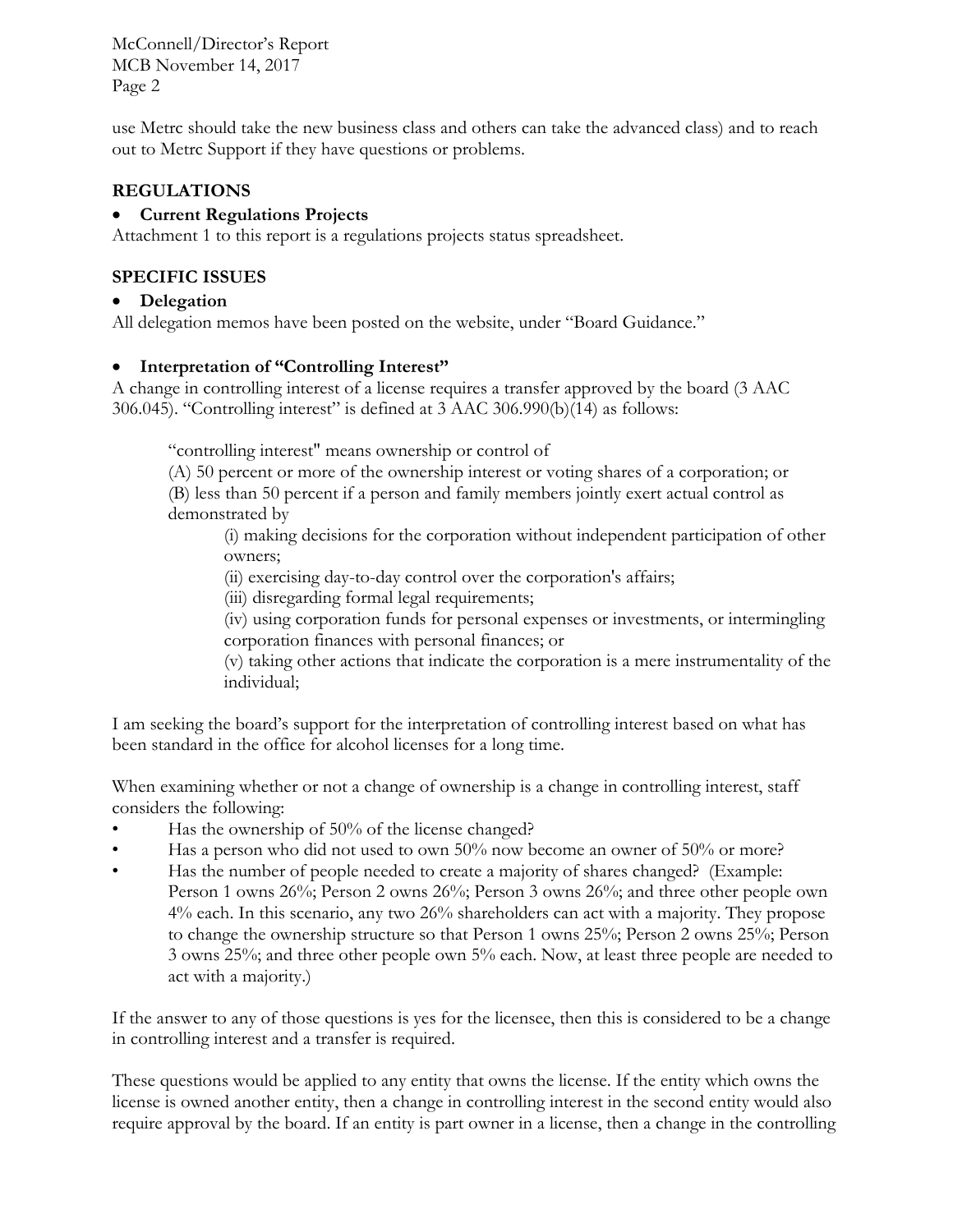interest of that entity would require board approval if the entity owns a controlling interest in the license.

These considerations apply to all types of ownership structure: sole ownership, limited liability organizations, corporations, and partnerships.

This interpretation allows the board to see and approve the individual(s) who will control the license as contemplated by statute and regulation. The federal government's enforcement priorities and state statutes impose a duty on the board to make sure Alaska's marijuana industry is run by legitimate tax paying individuals and not criminal gangs.

Does the board agree with this interpretation?

### • **Expiration of Newspaper Ad**

At what point does the required public notice for a license application become stale? In the alcohol program, the required public notice must be given within the 60 days immediately preceding the filing of the application (3 AAC 304.125(d)). The marijuana regulations are silent on this issue.

As an incomplete application does not "expire" without specific notice from the director providing a 90 day deadline to complete the application<sup>[1](#page-2-0)</sup>, it is possible that a public notice could be published six months or more before an application is completed. It is difficult for interested members of the public to keep track of the status of an application when the process can stretch out for such a long time after the initial public notice.

#### • **Products Spreadsheet**

While we have not had time to complete the products spreadsheet, I have created a "test" portion of a spreadsheet for the board's review, to ensure that we are providing the information the board desires. This will be provided to the board at the November 14 meeting. The final spreadsheet should be completed for the board by the January meeting.

#### • **Testing**

Through our work on the edibles testing regulation and some of the testing issues that have been raised by licensees recently, I believe a thorough examination of the testing regulations is warranted. The following issues, at a minimum, need attention:

- Evidence of significant deviation in potency testing results of same product by different labs.
- Is it time to require proficiency testing under 3 AAC 306.625?
- Do products have a 50mg THC limit (3 AAC 306.560(2)) or a 60mg THC limit (3 AAC  $306.645(b)(1)(C)(i))$ ?
- What kind of testing does concentrate created by CO2 extraction get?
- 3 AAC 306.550(b)(1) requires one product from a production lot to be tested, but (3 AAC 306.645(b)(1)(B)(iii) requires the testing for homogeneity of each serving in a multi-unit package.

<span id="page-2-0"></span><sup>&</sup>lt;sup>1</sup> I have sent notice to all applications in "new" and "initiated" status that were begun in 2016 to implement their 90 day notice under 3 AAC 306.025(f) so that in 90 days, any incomplete applications can be voided, but this type of notice is a relatively low priority at this time.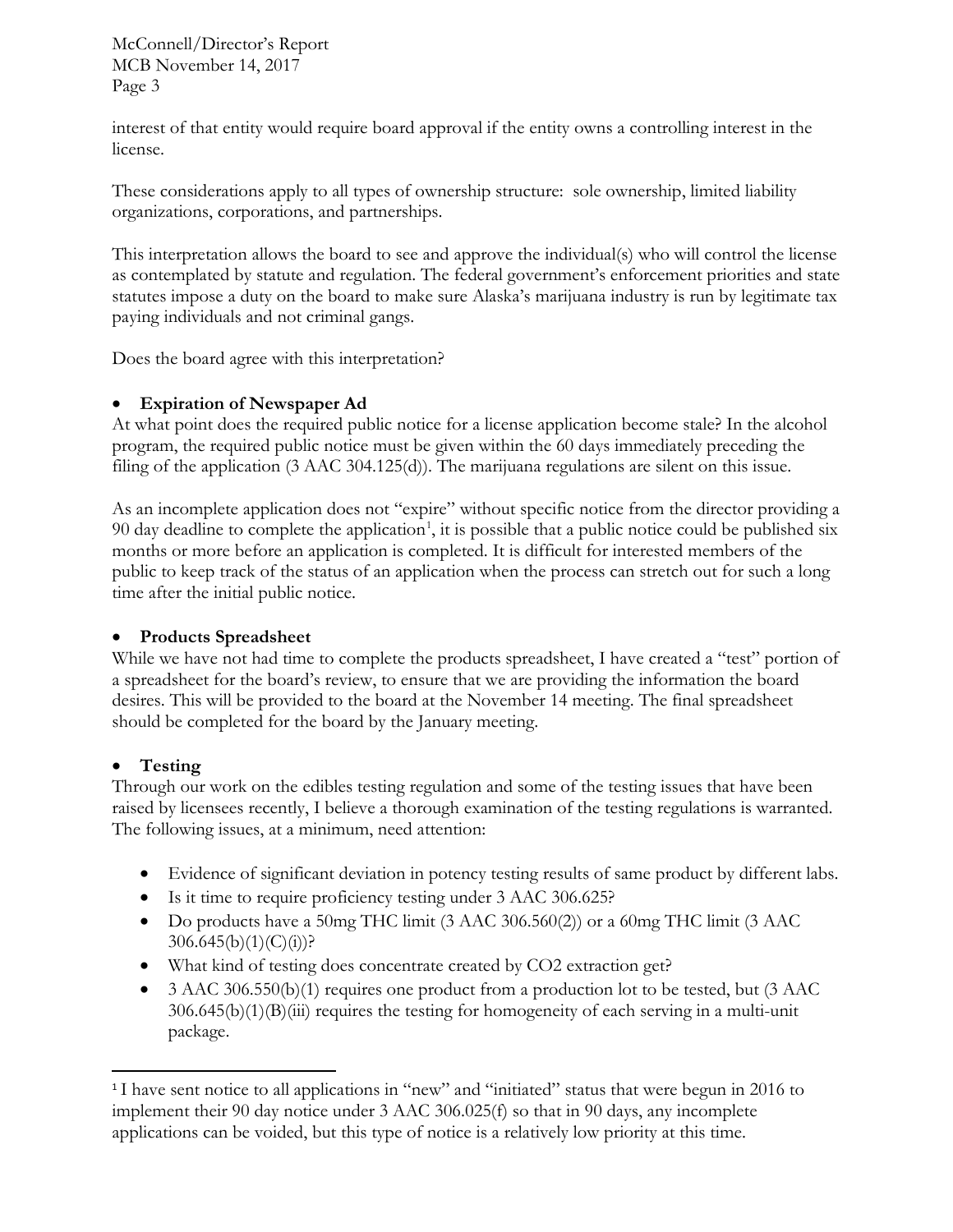- o Is one product from a production lot sufficient, if the production lot has 2,000 pieces?
- o If the product is infused with marijuana by injection, does each serving in a multi-unit package need to be tested?
- Is one 4g sample from a harvest batch of any size sufficient for testing?
- Is it safe to allow marijuana with aspergillus mold to be turned into smokable concentrate using any sort of extraction method?

With over a year of implementation under our belt, I think it is time to take a comprehensive look at the testing regulations and make some revisions. I recommend the board create a scoping committee, consisting of two board members, a representative from each testing lab, a couple of other licensee representatives, some DEC staff, some DHSS staff, an expert or two from the university system (assuming we can find volunteers), and AMCO staff. This committee would work to determine what improvements should be made to our testing regulations in order to address the issues raised above and best protect the public safety, health, and welfare.

### • **Multiple Limited Cultivation Licenses at Same Location**

In answer to an inquiry about if we would accept two limited cultivation licenses from the same licensee at the same location (which appeared to be an effort to circumvent the Matanuska Susitna Borough's restrictions on standard cultivation facilities), I answered that that would not be allowed. I am seeking the board's guidance on how different two licensees would need to be in order to have collocated limited cultivation licenses.

| <b>Expenditures</b> | FY17 Authorized | FY17 Actual for | FY17 Authorized | FY17 Actual |  |
|---------------------|-----------------|-----------------|-----------------|-------------|--|
|                     | for Marijuana*  | Marijuana       | for Alcohol     | for Alcohol |  |
| Personal Services   | 584,500         | 528,800         | 1,334,900       | 1,107,023   |  |
| Travel              | 91,800          | 43,333          | 91,900          | 28,897      |  |
| Services            | 717,000         | 608,093         | 524,804         | 444,360     |  |
| Commodities         | 79,600          | 58,413          | 79,500          | 41,577      |  |
| Total               | 1,472,900       | ,238,639        | 2,031,104       | 1,621,858   |  |

#### **BUDGET INFORMATION**

| <b>Expenditures</b> | FY18 Authorized<br>for Marijuana* | FY18 Actual for<br>Marijuana (thru<br>Oct) | FY18 Authorized<br>for Alcohol | FY18 Actual for<br>Alcohol (thru Oct) |  |
|---------------------|-----------------------------------|--------------------------------------------|--------------------------------|---------------------------------------|--|
| Personal Services   | 398,300                           | 225,855                                    | 1,770,700                      | 208,944                               |  |
| Travel              | 73,500                            | 12,078                                     | 110,200                        | 10,412                                |  |
| Services            | 509,100                           | 51,109                                     | 763,700                        | 19,245                                |  |
| Commodities         | 71,600                            | 6,282                                      | 87,500                         | 7,249                                 |  |
| Total               | 1,052,500                         | 295,324                                    | 2,732,100                      | 245,851                               |  |

\*includes general fund allocation

| Revenue   | FY17 Authorized | <b>FY17</b><br>Actual | FY18 Authorized | FY 18 Actual (thru<br>$\rm Oct.$ |
|-----------|-----------------|-----------------------|-----------------|----------------------------------|
| Marijuana | ,470,700        | 1,345,944             | 1,574,400       | .459                             |
| Alcohol   | 2,031,104       | ,899,233              | 2,206,700       | 65,504                           |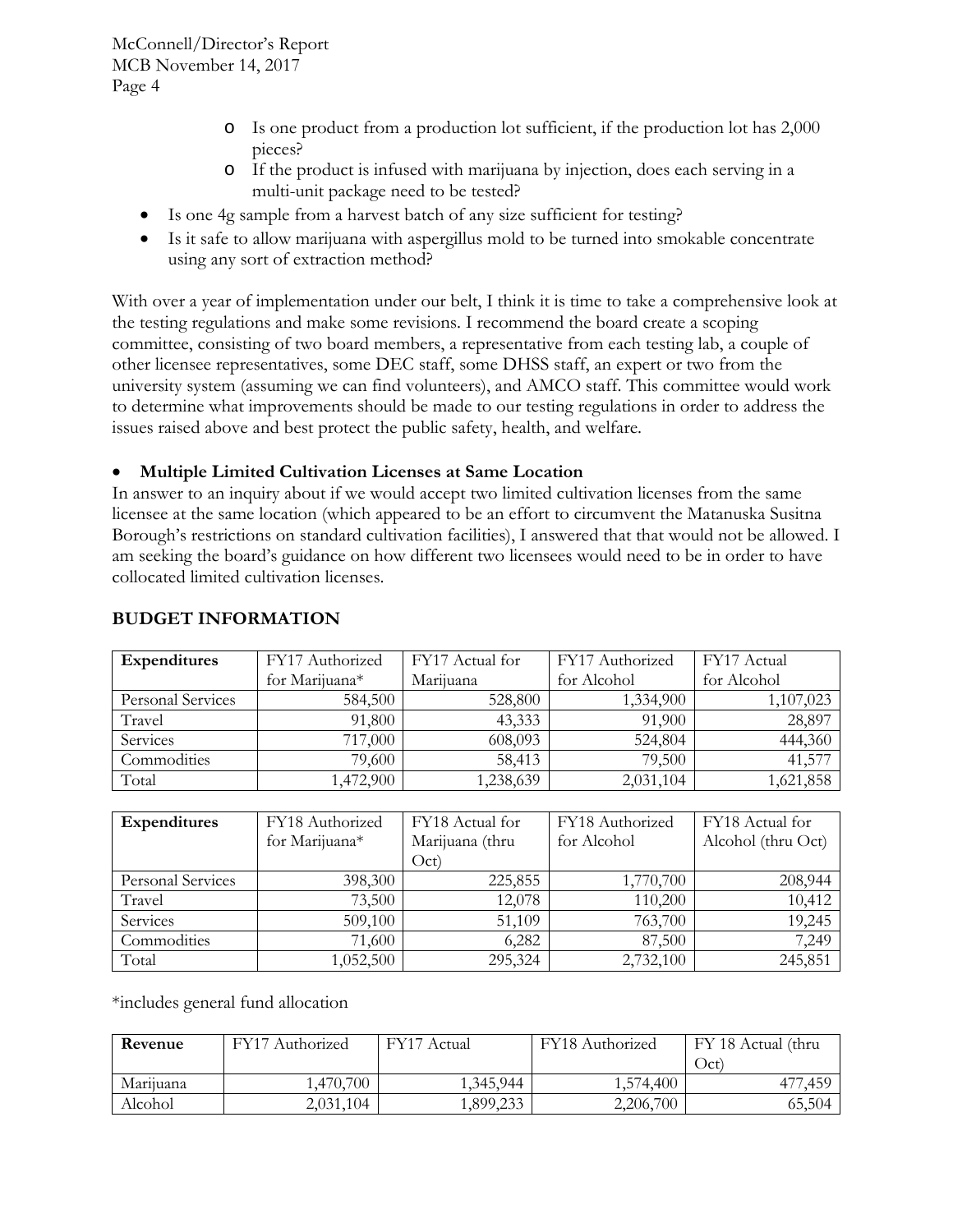#### **NEXT MEETINGS**

The next MCB meeting is scheduled for January 24-25 in Juneau. Applications must be complete and any other documents for the board must be submitted to our office by January 5, 2018, to be on the January agenda.

## **STATISTICS**

#### Sales

| August    | \$6,335,573 |
|-----------|-------------|
| September | \$6,504,069 |
| October   | \$7,831,254 |

Total 2017 sales, through August 31, 2017: \$42,278,509

#### Taxes

| July – from 46 taxpayers:      | \$577,901 |
|--------------------------------|-----------|
| August – from 56 taxpayers:    | \$691,303 |
| September - from 64 taxpayers: | \$723,757 |

Total taxes from program inception to September 30, 2017: \$3,741,810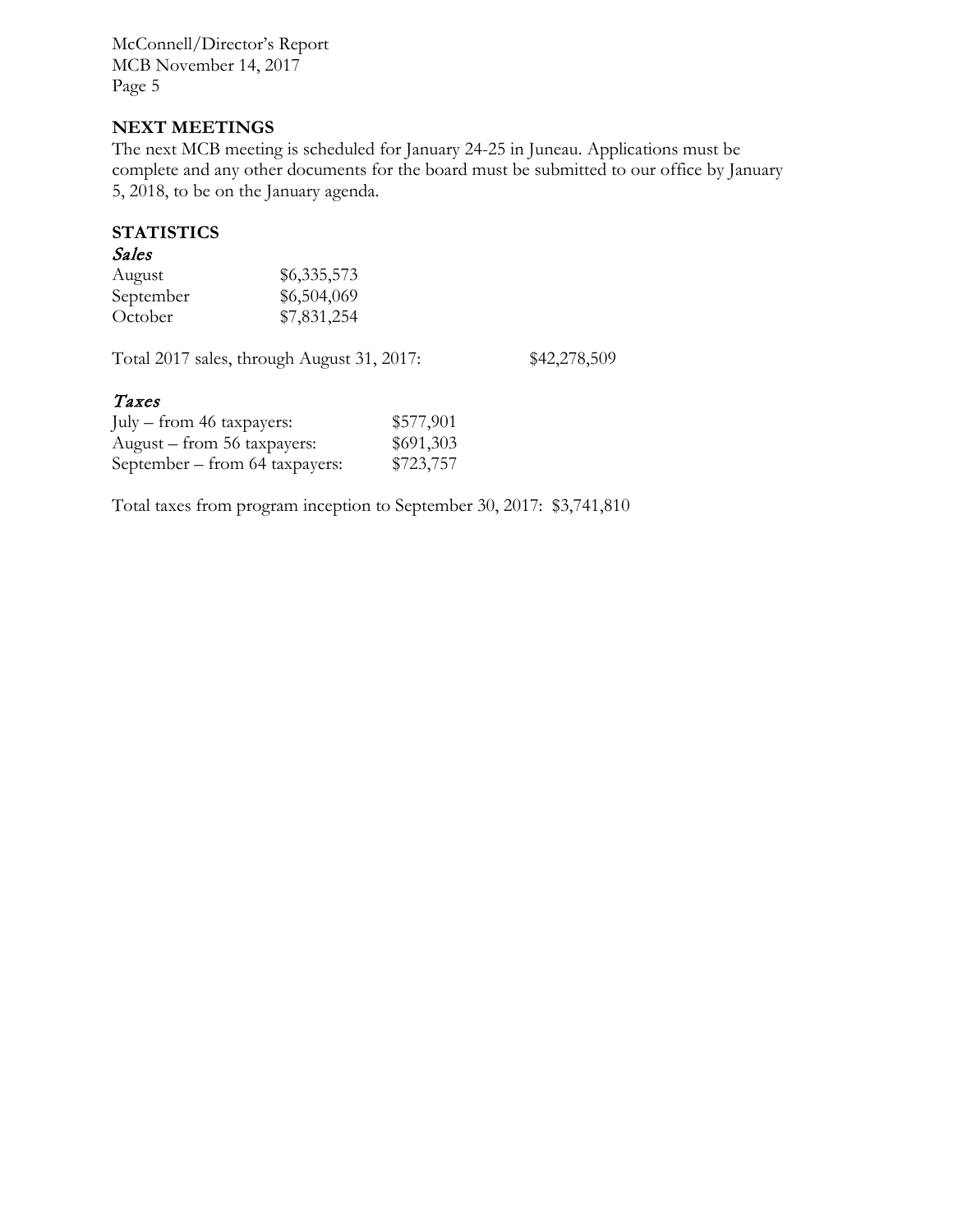#### **MCB REGULATIONS PROJECTS**

# Attachment 1

| <b>DOL Project</b><br><b>Number</b> | <b>Topic</b>                                                                  | <b>Date Opened</b><br>by MCB | <b>Board</b><br>member<br>point<br>person(s) | <b>Current Status/Notes</b>                                                                                                        | <b>Date</b><br>Adopted<br>by MCB | <b>Effective</b><br><b>Date</b> |
|-------------------------------------|-------------------------------------------------------------------------------|------------------------------|----------------------------------------------|------------------------------------------------------------------------------------------------------------------------------------|----------------------------------|---------------------------------|
| JU2015200669                        | <b>Omnibus Regulations</b>                                                    |                              |                                              | Adopted by board; filed with Lt Gov                                                                                                | 11/20/15<br>Pg 23                | 2/21/16                         |
| JU2016200436-1                      | Conduct of board meetings in alcohol                                          | $2/11/16$ pg 2               |                                              | Adopted by board; filed with Lt Gov                                                                                                | 7/6/16                           | 12/28/16                        |
| JU2016200436-2                      | [Reserved for anticipated future work]                                        |                              |                                              |                                                                                                                                    |                                  |                                 |
| JU2015201028                        | Onsite consumption                                                            | 2/11/16                      |                                              | Board voted not to continue project<br>2/2/17                                                                                      | N/A                              | N/A                             |
| JU2016200617                        | Handler permits                                                               | $4/27/16$ pg 9               |                                              | Out for public cmt 9/7/16; duplicated by<br>Prj#165                                                                                | N/A                              | N/A                             |
| JU2016200611                        | <b>Testing</b>                                                                | 6/9/16 pg 22                 |                                              | signed by Lt. Gov. 6/5/17                                                                                                          | 4/5/17                           | 7/5/17                          |
| JU2016200610                        | Advertising requirements<br>Space planning and layout                         | 6/9/16 pg 22                 | Schulte                                      | Voted out for public comment 7/8/16 and<br>5/15/17; comment period ended 6/30/17;<br>vote to put out for comment failed<br>7/14/17 | N/A                              | N/A                             |
|                                     | Labeling and packaging                                                        |                              |                                              | Voted out for public comment 7/8/16 and<br>5/15/17; comment period ended 6/30/17;<br>on 11/14/17 agenda for reconsideration        | 7/14/17                          |                                 |
| JU2016200612                        | Video surveillance (Schulte handout)                                          | 6/9/16 pg 22                 | Schulte                                      |                                                                                                                                    |                                  |                                 |
| JU2016200609                        | Participation of outside entities -<br>residency requirements (BE handout)    | $6/9/16$ pg 22               | Emmett                                       |                                                                                                                                    |                                  |                                 |
| JU2016200605                        | Waste disposal (Springer motion)                                              | $6/9/16$ pg 23               | Springer                                     | Combined with waste disposal #2                                                                                                    | N/A                              | N/A                             |
| JU2016200613                        | Retail store notices                                                          | 7/8/16 pg 16                 |                                              | signed by Lt. Gov. 6/22/17                                                                                                         | 4/5/17                           | 7/22/17                         |
| JU2016200837                        | Requiring fingerprints for new owners                                         | 9/7/16                       |                                              | signed by Lt. Gov. 6/19/17                                                                                                         | 4/5/17                           | 7/19/17                         |
| JU2016200838                        | What happens to existing licenses if<br>local gov opts out by ordinance       | 9/7/16                       |                                              | signed by Lt. Gov. 6/27/17                                                                                                         | 4/5/17                           | 7/27/17                         |
| JU2016200839                        | DEC approval before acceptance of<br>license application (food safety permit) | 9/7/16                       |                                              | signed by Lt. Gov. 6/27/17                                                                                                         | 4/5/17                           | 7/27/17                         |
|                                     | Advertisement; definition of<br>"advertisement" and "logo"                    | 12/7/16                      |                                              | Board took no action on proposal<br>(2/2/17)                                                                                       | N/A                              | N/A                             |
| JU2017200165-1                      | Transportation                                                                | 2/2/17                       |                                              | signed by Lt. Gov. 9/11/17                                                                                                         | 7/13/17                          | 10/11/17                        |
| JU2017200165-2                      | Revocation of handler's permit                                                |                              |                                              | Voted out for public comment 3/7/17;<br>comment period ended 5/5/17; amended<br>and voted out for public comment<br>7/13/17        |                                  |                                 |
|                                     | Random sampling                                                               | 2/2/17                       |                                              | Draft on 11/14 agenda                                                                                                              |                                  |                                 |